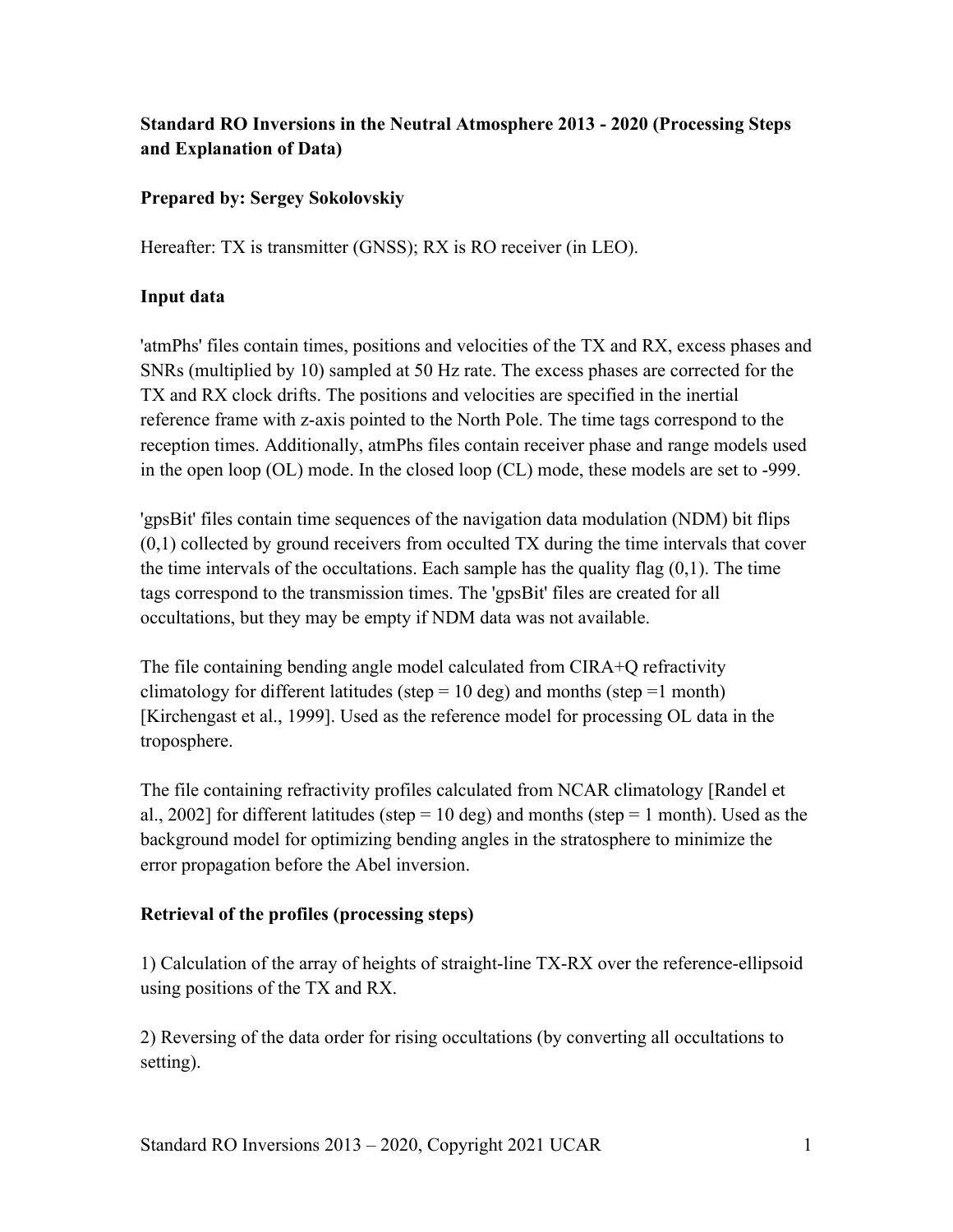3) Calculation of the number of samples corresponding to Fresnel's scale in a vacuum for the distance from RX to limb and the time derivative of the height of straight line.

4) Calculation of L1 Doppler model (for each data sample) based on TX and RX orbits [Sokolovskiy, 2001] and refractivity climatology [Kirchengast et al., 1999]. This is the post-processing model, different from the model used in RX.

4.1) Calculation of the zenith angles of rays for the CIRA+Q bending angle model and positions of the TX and RX. Bending angles and impact heights over the reference ellipsoid are also calculated.

4.2) Calculation of the Doppler frequency shifts from positions, velocities and ray zenith angles at the TX and RX.

5) Detection of the presence of raw open loop (OL) data.

6) Processing of the raw OL data (if detected) [Sokolovskiy et al., 2009A].

6.1) Calculation of the phase model by integration of the L1 Doppler model.

6.2) Down-conversion of the raw RO signal (un-connected phase, which includes the receiver phase model) by use of the L1 phase model. Operations described in the steps (6.4-6.8) are performed on the down-converted RO signal.

6.3) If gpsBit file is not empty, then alignment of the NDM replica with RO signal using time tags and propagation time between TX and RX. If gpsBit file is empty, then go to the step  $(6.7)$ .

6.4) Check the NDM bit quality in the OL section of RO signal. If at least one sample has quality flag '0', then go to the step (6.7).

6.5) Removal of the NDM from the RO signal by applying replica (adding pi to the phase when the phase flip is detected from the replica).

6.6) Check for miss-alignment of the NDM replica with RO signal (this happens rarely, likely due to shifting of the time tags by receiver). Calculate the rms of the phasor rotations between the adjacent samples for the top 1 sec of the OL data (where the troposphere-induce modulation is minimal). Repeat this calculation by shifting NDM replica within a limited time interval. For most of the occultations, the minimum of the rms is at the shift  $= 0$ . If the minimum is found at a shift other than zero (typically,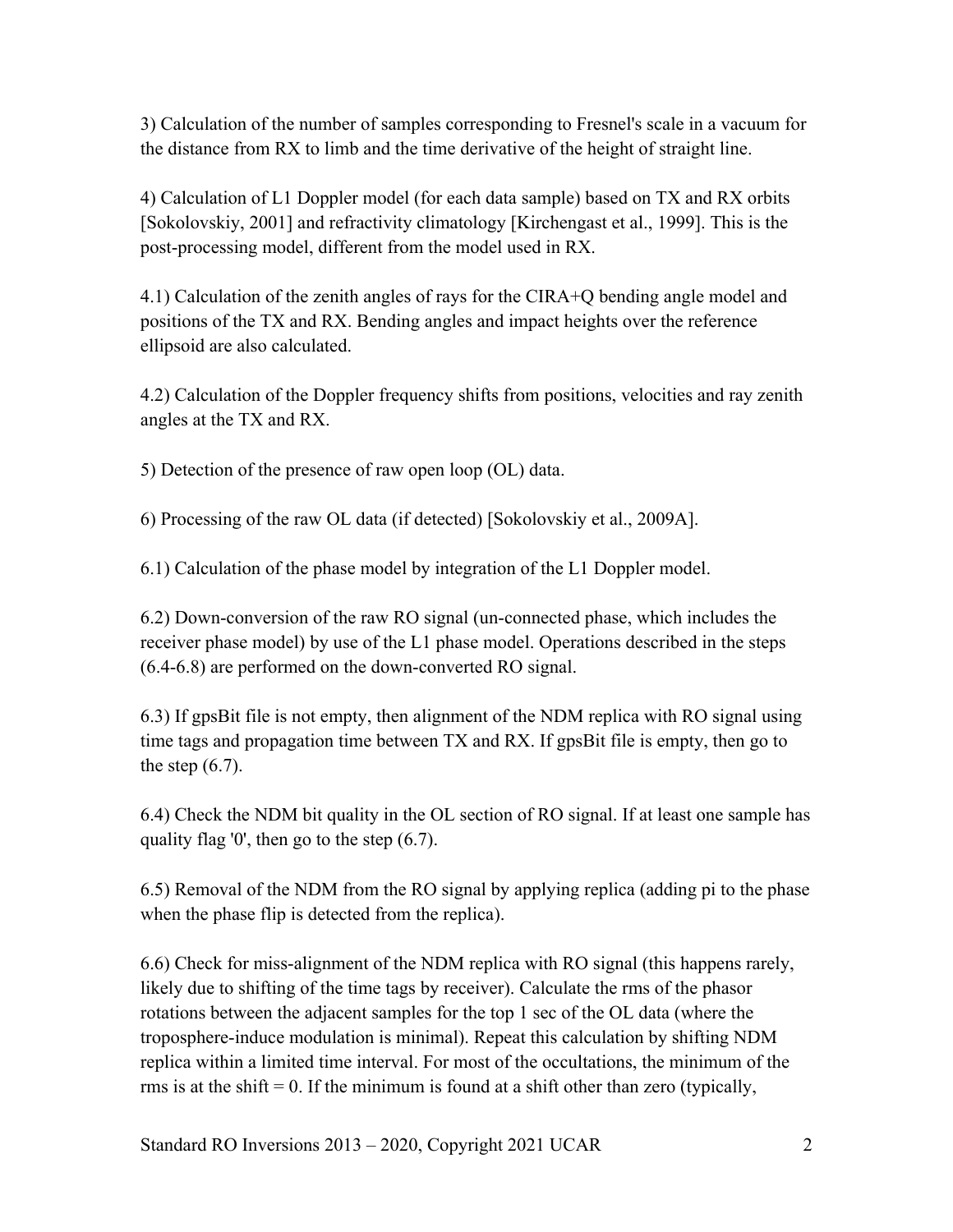several samples), then that shift is used to align the NDM replica. In this case, the occultation is processed, but the output parameter alerting about NDM replica missalignment using time tags, is generated.

6.7) Removal of NDM from RO signal without a replica. When the modulo of the phasor rotation angle between the adjacent RO samples exceeds pi/2, the phasor is inverted (pi is added to raw phase).

6.8) Connection of the phase. Adding  $2*pi$ , 0 or  $-2*pi$  (whichever minimizes the modulo of the phasor rotation angle between adjacent RO samples) to the phase.

Comment: steps 6.7 and 6.8 are similar to signal processing in RX operating in PLL mode and extracting phase in 2 quadrants, except there is no feedback (dependency of the model on previously extracted phase).

6.9) Up-conversion of the NDM-removed, phase-connected RO signal with the postprocessing phase model.

6.10) Output of the auxiliary (diagnostic) data: the differences between the receiver and the post-processing Doppler and range (integrated Doppler) models; phasor rotation angle between adjacent samples; the sliding spectrogram of the NDM-removed RO signal.

7) Correction of the L2 phase: replacement of the -999 (in OL mode) by the model (to reduce the edge effect after filtering) and correction of the full cycle slips (in CL mode).

8) Estimation of the optimal window win-opt for the filtering of L4 bending angle used to correct L1 bending angle. This is based on the minimization of the fluctuation of LC Doppler at 60-80 km [Sokolovskiy et al., 2009B]. The optimal window win-opt is searched in the interval between the window defined for L1 win-1 (step 3) and 3 times larger window win-2.

9) Filtering of the excess phases and calculation of the Doppler frequency shifts. The filter: sliding polynomial regression (Savitzky-Golay filter, [Press et al., 1992]) of the 3rd order applied 3 times (to suppress high frequencies). Both L1 and L2 phases are filtered with three windows: win-1, win-2 and win-opt (see step 8).

10) Truncation of the RO signal at the bottom of an occultation.

10.1) For the CL data, the truncation is based on the difference between the L1 Doppler filtered with the window win-1 and the L1 Doppler model. The RO signal is checked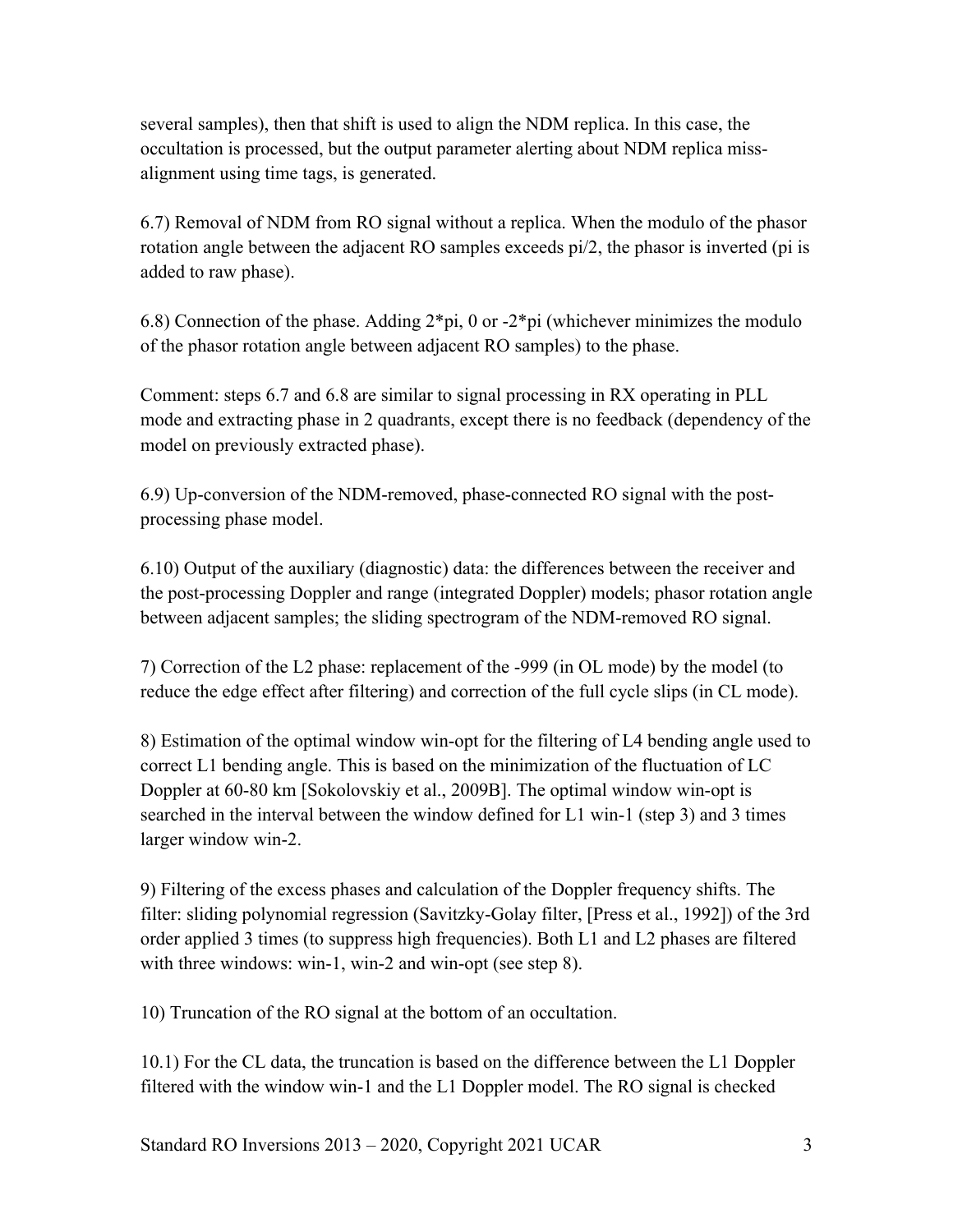from the top toward the bottom. When the difference for the first time increases above the threshold value (10 Hz), the RO signal is checked from that point backward and truncated at the point where the difference first time decreases below the threshold value (5 Hz).

10.2) For the OL data, the truncation currently is based on the SNR [Sokolovskiy et al., 2010].

10.2.1) The L1CA SNR is boxcar-filtered with the window set to 1.5 sec. The minimum of the filtered SNR is determined and used as the reference snr-min.

10.2.2) The filtered SNR is checked from bottom to top. When it increases first time above threshold value (3\*snr-min) then:

the filtered SNR is checked backward (from top to bottom); when it decreases first time below threshold value (1.5\*snr-min), then:

the filtered SNR is continued to be checked from top to bottom until it stops to decrease; this is the truncation point.

10.2.3) The minimum of the RMS-averaged SNR in the sliding window 1.5 sec also is calculated and provided on output as the scalar parameter.

11) Calculation of latitude and longitude of ray tangent point from the position vectors of the TX and RX, the standard bending angle (calculated in step 4.1) and the Snell's equation.

12) Calculation of the azimuth of the occultation plane (counted from the direction to North) at the ray tangent point from the position vectors of the TX and RX and latitude and longitude of ray tangent point (calculated in step 11).

13) Calculation of latitude and longitude of the conventional "occultation point" (a scalar parameters assigned to retrieved profiles). This point corresponds to the excess phase equal to 500 m.

14) Calculation of the center and radius of local curvature of the reference ellipsoid at the "occultation point" (calculated in step 13) in the direction of the azimuth (calculated in step 12) [Syndergaard, 1998].

15) Calculation of the positions of the TX and RX in the inertial reference frame with the center shifted to the center of local curvature of the reference ellipsoid (calculated in step 14). These positions are used in step (17).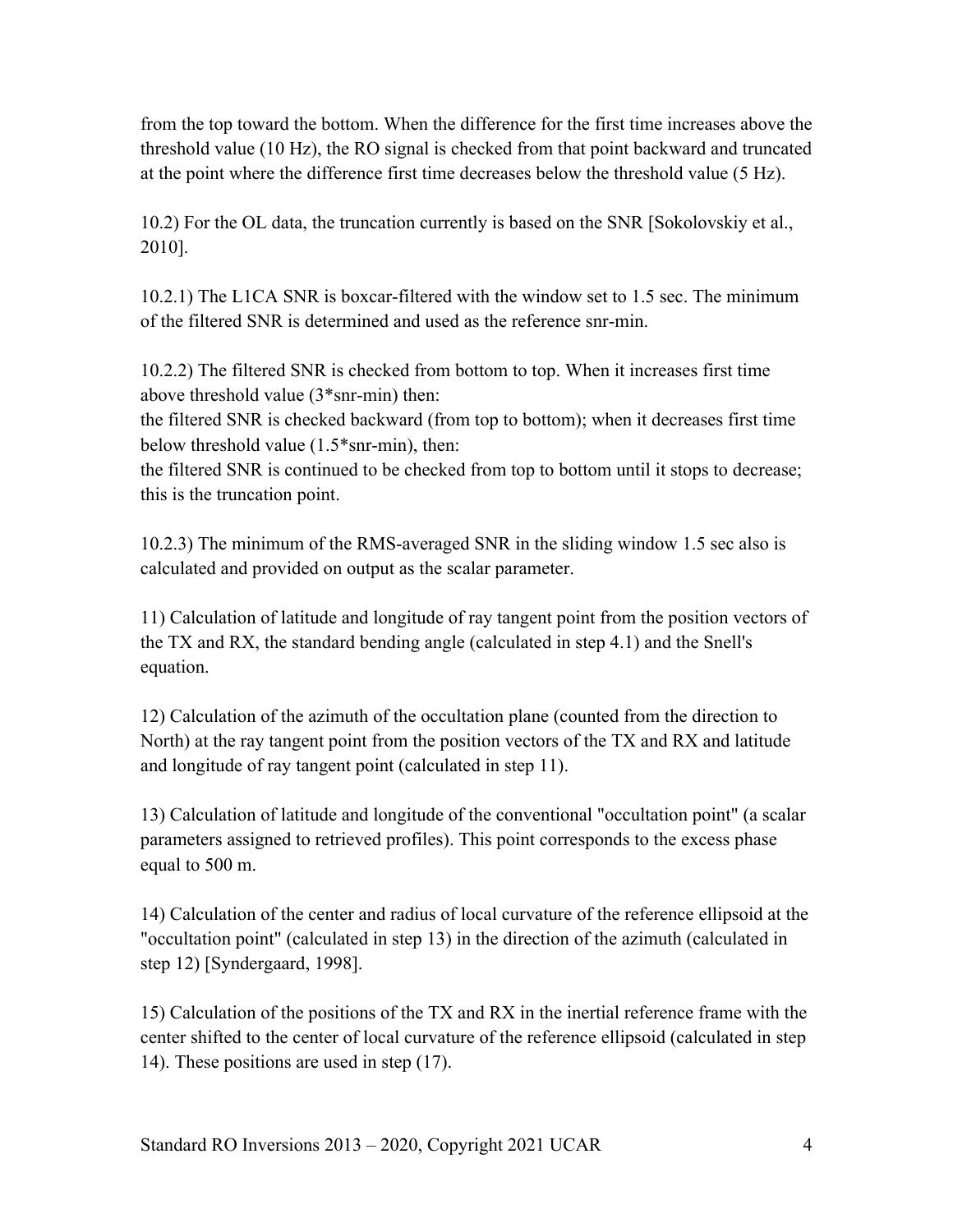16) Conversion of the longitudes from the inertial to the Earth-fixed reference frame by accounting for the rotation angle for a given observation time.

17) Calculation of L1 and L2 bending angles and impact parameters from L1 and L2 Doppler frequency shifts, positions (calculated in step 15) and velocities of the TX and RX [Kursinski et al., 1997]. Bending angles are calculated from the Doppler shifts obtained by smoothing the excess phases with three filtering windows defined in step (9).

18) Correction of ambiguities: approximation of the multi-valued bending angle as function of impact parameter by single-valued function (does not change the singlevalued bending angle).

19) Quality check of L2 signal.

19.1) Calculation of the maximal differences between the raw L1 and L2 excess Dopplers in the impact height intervals 40-60 km and 60-80 km.

19.2) Calculation of the height below which L2 signal is considered low quality based on the criteria: (i) high-pass filtered L2 excess Doppler exceeds threshold-1 or (ii) the difference between low-pass filtered L1 and L2 excess Dopplers exceeds threshold-2. This height may be used (optionally) for dynamic transition between the standard ionospheric correction and extrapolation.

20) Wave optics processing (phase matching) [Jensen et al., 2004].

20.1) Calculation of the impact height (impact parameter minus local curvature radius) grid with the step 1 m. Bottom height = 0 km. Top height = settable parameter (currently  $20 \text{ km}$ ) + 1 km (to eliminate filtering edge-effect).

20.2) Calculation of the bending angle on the impact height grid defined in step (20.1) by phase matching. Step (20.2.1) is performed for L1 RO signal for all occultations. Step (20.2.2) is performed for L2 RO signal only if OL L2C is scheduled for wave optics processing. This is controlled by input parameter (currently not applied for standard processing).

20.2.1) For each impact height, the complex integral (Re,Im), which transforms RO signal from coordinate to impact parameter representation, is calculated analytically, by using linear interpolation of the connected phase and mean constant amplitude (SNR) between high rate samples. For each impact height, the location of the main stationary point (absolute local minimum of the phase) is calculated. When the stationary point is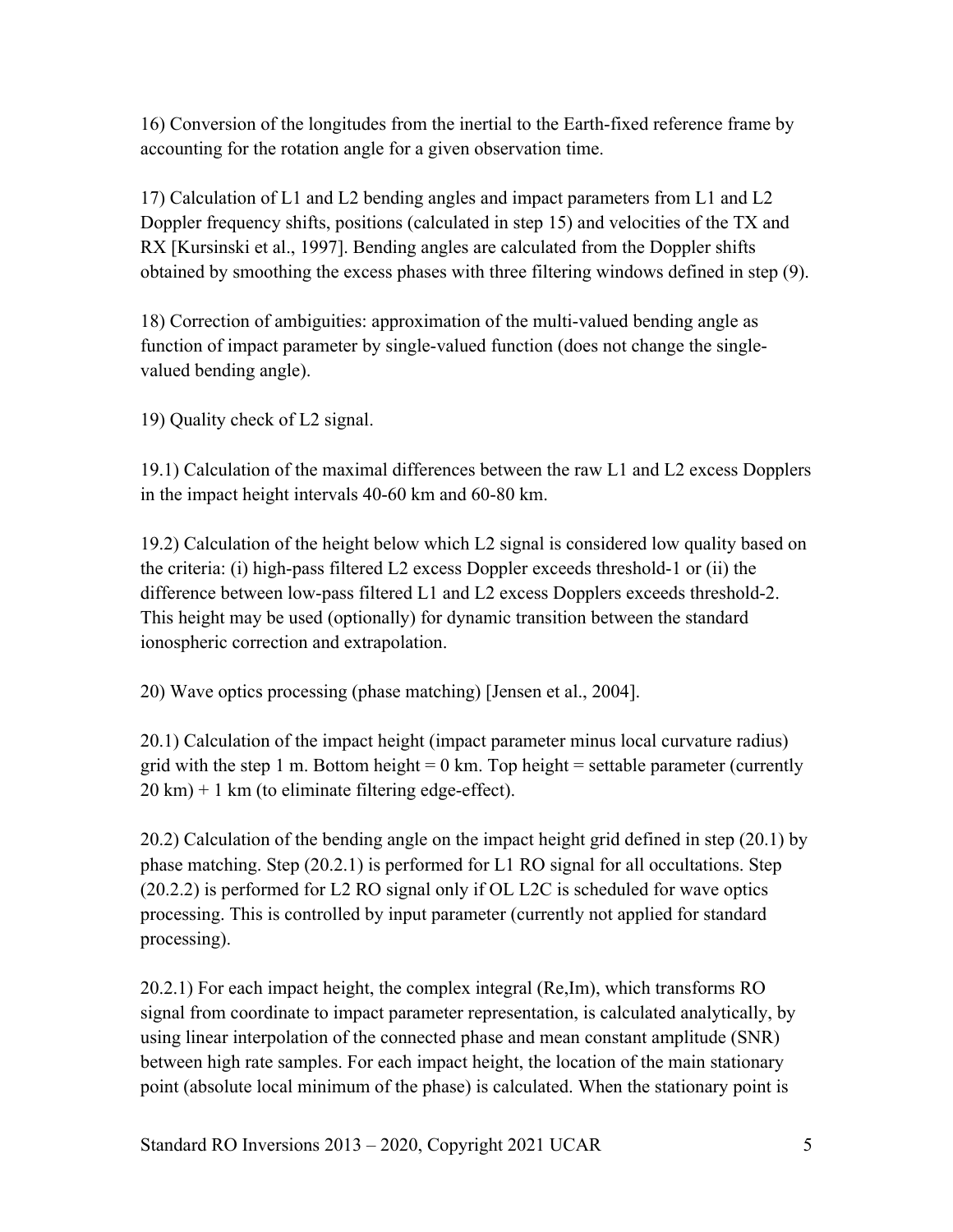closer to the end of truncated RO signal than pre-defined threshold, the flag is set (this flag can be used for optional conservative truncation of the retrieved bending angle profile). The raw phase of the calculated complex signal (integral), datan2(Im,Re), is connected in the same way as in step (6.7). The frequency, calculated from the raw connected phase, is low-pass filtered and the smoothed (reference) phase is subtracted from the raw phase. The residual phase is re-connected and appended back to the reference phase. Alternatively, the residual complex signal is low-pass filtered, the phase is extracted, connected and appended back to the reference phase; this is the radio holographic filtering introduced by [Gorbunov et al., 2006]. The bending angle is calculated from the frequency of the transformed RO signal with or without the radioholographic filtering (the use of the filtering is controlled by settable parameter). This step is done for L1 RO signal for all occultations.

20.2.2) If OL L2C data were detected and scheduled for wave optics processing, then the step (20.2.1) is applied for the L2 RO signal.

20.3) Low-pass filtering of the L1 and L2 bending angles. This is done with three windows (currently 100 m, 225 m, and 500 m). The three low-pass filtered bending angle profiles are merged at the two impact heights (currently, 7 km and 10 km). Transition is performed by applying smooth transition functions in the intervals 1 km.

20.4) Truncation of the retrieved bending angle profile. Calculation of the averaged value of the PM-transformed amplitude between 10 and 20 km, Amax. Three options: (i) the impact height where amplitude first time increases above Amax/2 (least conservative); (ii) the impact height where amplitude first time decreases below Amax/2 (most conservative); the transition height of the step-function least squares fitted to the raw transformed amplitude.

21) The low-pass filtered wave optics bending angle profiles are sampled on the output impact height grid. The output grid is defined above the lowest point based on the wave optics truncation by using 20 m step. The output grid extends to the top of an occultation or 150 km (whichever is higher). Sampling of the wave optics bending angle profile does not require interpolation. The geometric optics L1 and L2 bending angle profiles are linearly interpolated on the output grid.

22) The wave optics and the geometric optics L1 and L2 bending angle profiles are merged at the settable height (currently 20 km), by applying smooth transition function in the interval 1 km.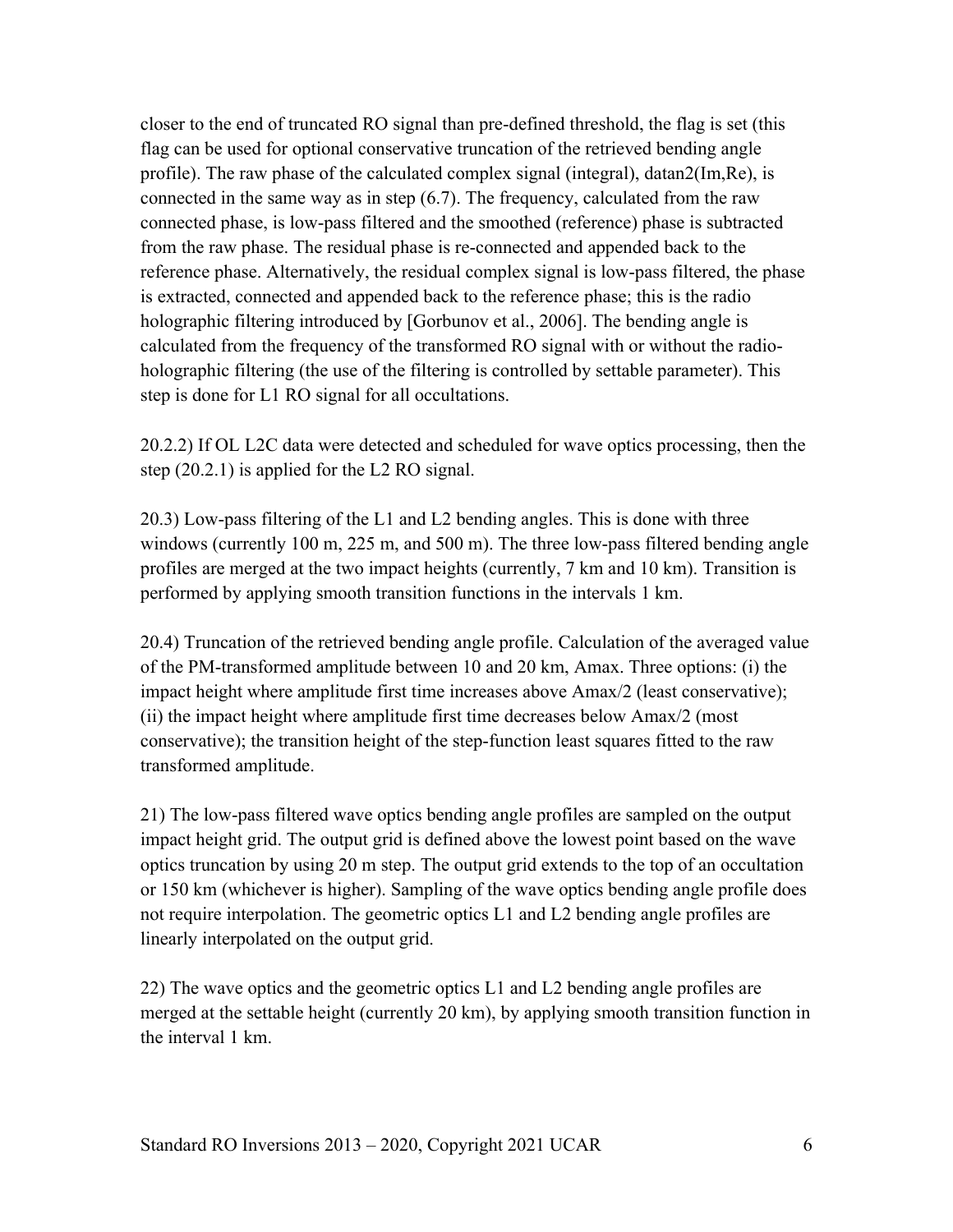23) Above the settable transition height for extrapolation of the ionospheric correction (by default, 20 km), the function defined in [Zeng et al., 2016] is fitted to L1 - L2 geometric optics bending angle profile.

24) Above the transition height for extrapolation of the ionospheric correction, the L3 (ionosphere-free) bending angle is calculated by correcting L1 bending angle (win-1, see steps 8, 9) with the optimally smoothed  $L4 = L1 - L2$  (win-opt, see steps 8, 9) bending angle [Sokolovskiy et al., 2009B]. Below, the transition height, the L1 bending angle is corrected by extrapolation of the function calculated in step (23) [Zeng et al., 2016]. The transition interval is 1 km.

25) Interpolation of latitude, longitude and azimuth profiles (defined in steps 11, 12 with the use of the step 4.1) on the standard output impact height grid (defined in step 21).

26) Optimization of the bending angle profile.

26.1) Calculation of the standard refractivity profile for the day of an occultation and the latitude and longitude (defined in step 13), for the NCAR climatology model [Randel et al., 2002]. Interpolation in height is log-spline. Interpolations in latitude and day are linear.

26.2) Calculation of the standard bending angle profile as function of impact height on the standard output impact height grid (defined in step 21), from the standard refractivity profile (calculated in step 26.1). Hereafter this profile is called 1st guess.

26.3) Mixing the observational L3 bending angle profile with the background profile.

26.3.1) Merging (mixing) the optimally smoothed observational L3 bending angle profile (L1 is smoothed with the win-1 and L4 is smoothed with the win-opt, see steps 8, 9) with the more heavily smoothed observational L3 bending angle (both L1 and L2 are smoothed with the win-2, see steps 8, 9). The transition interval is settable (currently, 30- 40 km).

26.3.2) Fitting the  $c^*(1st$  guess)^b bending angle profile (26.2) to the observational bending angle profile, thus solving for coefficients c and b. This is done by direct fitting (as opposed to linear fitting in the logarithm space). Hereafter, this profile is called the fitted 1st guess. The fitting interval is settable (currently is set to 35-60 km).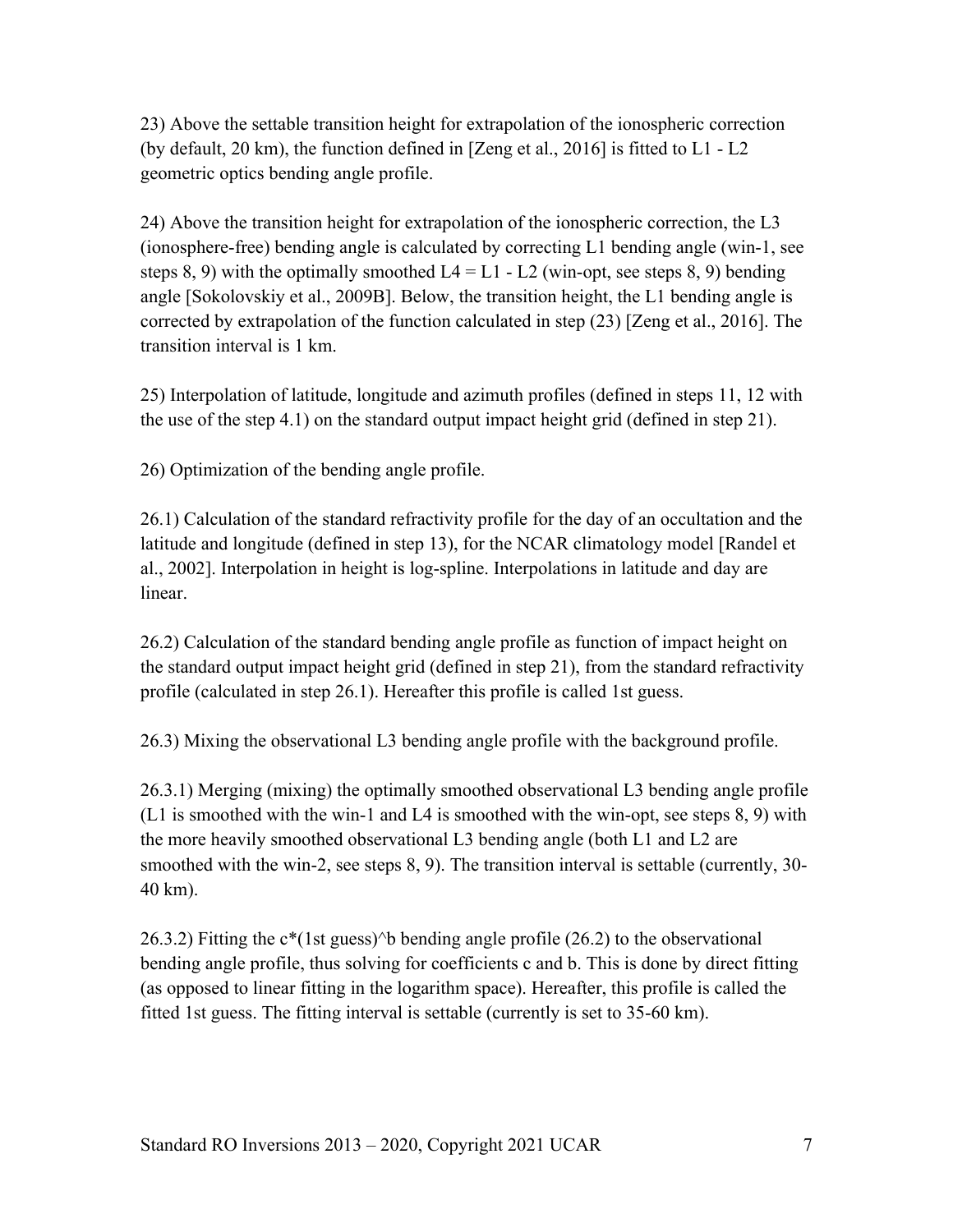26.3.3) Merging (mixing) the bending angle profile calculated in step (26.3.1) with the fitted 1st guess calculated in step (26.3.2). The transition interval is settable (currently is set to 35-60 km).

26.3.4) Merging (mixing) the bending angle profile calculated in step (26.3.3) with the 1st guess profile (26.2). The transition interval is settable (currently is set to 55-65 km). Hereafter, this profile is called the optimized bending angle profile.

27) Abel inversion of the optimized bending angle profile [Kursinski et al., 1997]. The integration starts at 150 km (this does not require explicit specification of the upper boundary condition).

28) Correction of the heights and impact heights for the geoid undulation calculated for the latitude and longitude of the occultation point (defined in step 13) and the JGM-2 geoid model.

29) Calculation of the pressure and temperature profiles using the equation for refractivity, the hydrostatic equation and the equation of state for dry air. Optionally, the temperature can be initialized at a settable height (currently this initialization is not used, i.e. both pressure and temperature are implicitly initialized by the climatology-based 1st guess).

## **Output scalar parameters**

There is a set of 80 output scalar parameters briefly explained in the atmPrf files. The parameters, related to the boundary layer, the tropopause and the sporadic E-layer, are explained below in more details.

1) The height of the strongest inversion layer. This height is commonly used as a proxy for the depth of the boundary layer over the regions where the top of the boundary layer is well pronounced (such as the sub-tropical ocean west of continents). There are several proxies for this height explained below.

1.1) The height of the maximum bending angle lapse. This height is calculated by maximizing the cost function, calculated on the bending angle as the function of impact height [Sokolovskiy et al., 2007]. The impact height is converted to TP height after the Abel inversion.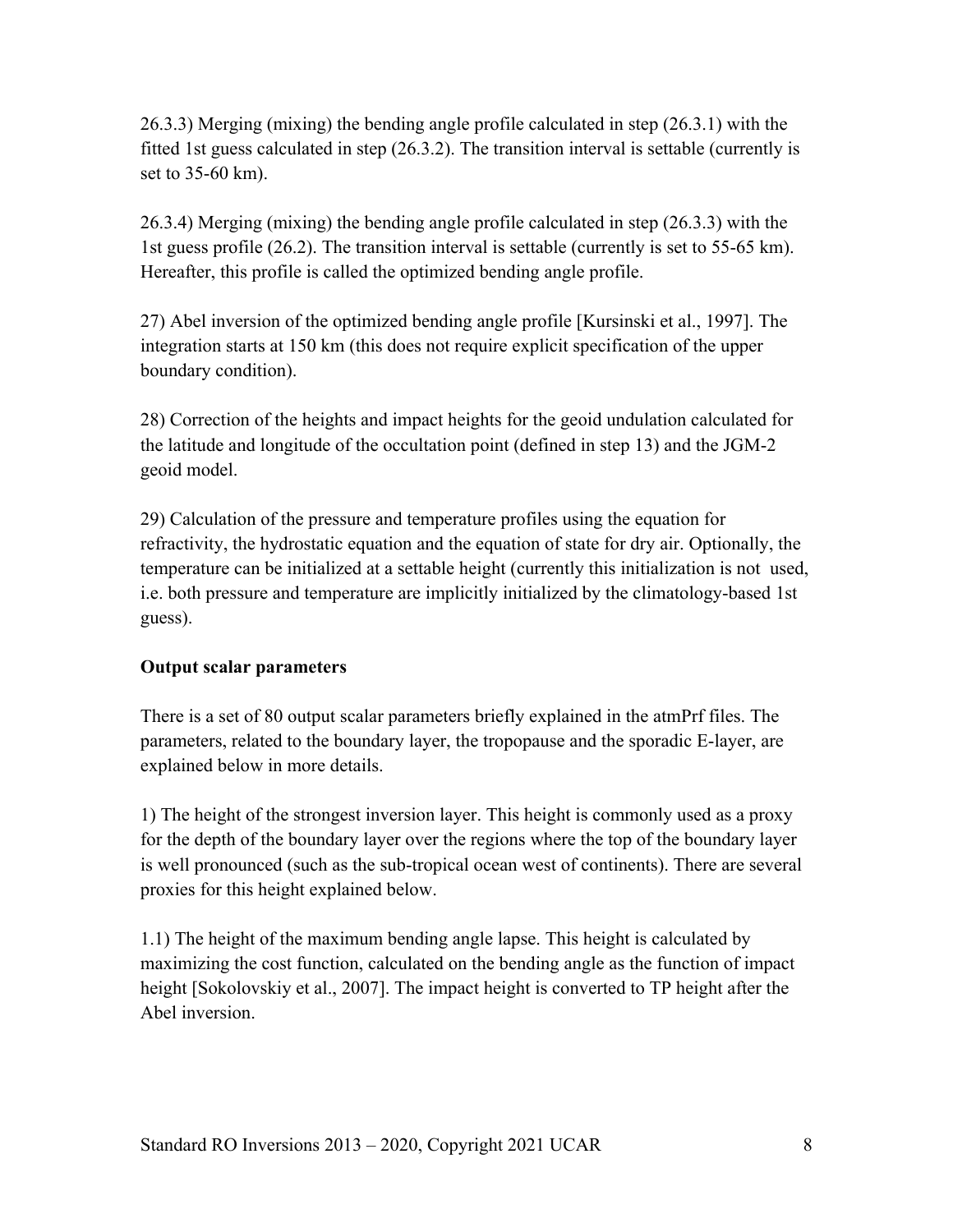1.2) The height of maximum refractivity lapse. This height is calculated by finding maximum of the refractivity (retrieved as function of height by Abel inversion) lapse in the running window of fixed length (currently, the length is set to 300 m).

1.3) The height of most pronounced break point of the refractivity profile (the refractivity is the function of height, as in 1.2). This height is calculated by finding maximum angle between linear regressions in two adjacent running windows of fixed lengths (currently, the lengths are set to 300 m).

2) The height and temperature of the tropopause. The two definitions are used: (i) the cold point and (ii) the WMO definition of the 1st and 2nd tropopause.

3) Detection of the sporadic E-layers (structures), the corresponding TP heights and vertical thicknesses of the structures [Zeng and Sokolovskiy, 2010].

## **Output data**

'atmPrf' file contains 13 main and 2 additional vectors (profiles), and 80 scalar parameters. There are two reference vectors (arguments). 1) The impact height over the geoid sampled with constant 20 m step above the truncation point (20.4) which is the argument for bending angle. 2) The corresponding height of tangent point which also is the argument for bending angle and simultaneously the argument (as the height over the MSL) for the retrieved local atmospheric parameters, refractivity, pressure, temperature. The vectors (functions) are : L1 and L2 bending angles; L3 (ionosphere-free) bending angle, proxy for L1 bending angle error; L1 bending angle confidence parameter; latitude; longitude; azimuth; refractivity; pressure; temperature.

The 2 additional vectors (profiles) are explained below (in retrieval changes).

#### **Error estimation**

Error estimation is applied below the height used for extrapolation of the ionospheric correction (currently set to 20 km). A proxy for the BA error is calculated from the local spectral width (LSW) of L1 RO signal transformed to impact parameter representation by the phase matching. The LSW is estimated in the sliding window after down-conversion of the transformed signal by the reference model - the low-pass filtered phase. The LSW is estimated by least squares fitting of the simple analytical model to the power spectrum [Liu et al., 2018]. The LSW is assigned to the center of sliding window. The LSW estimated as the function of impact height is subject to low-pass filtering. The LSW represents the uncertainty of BA related to the effect of non-spherically symmetric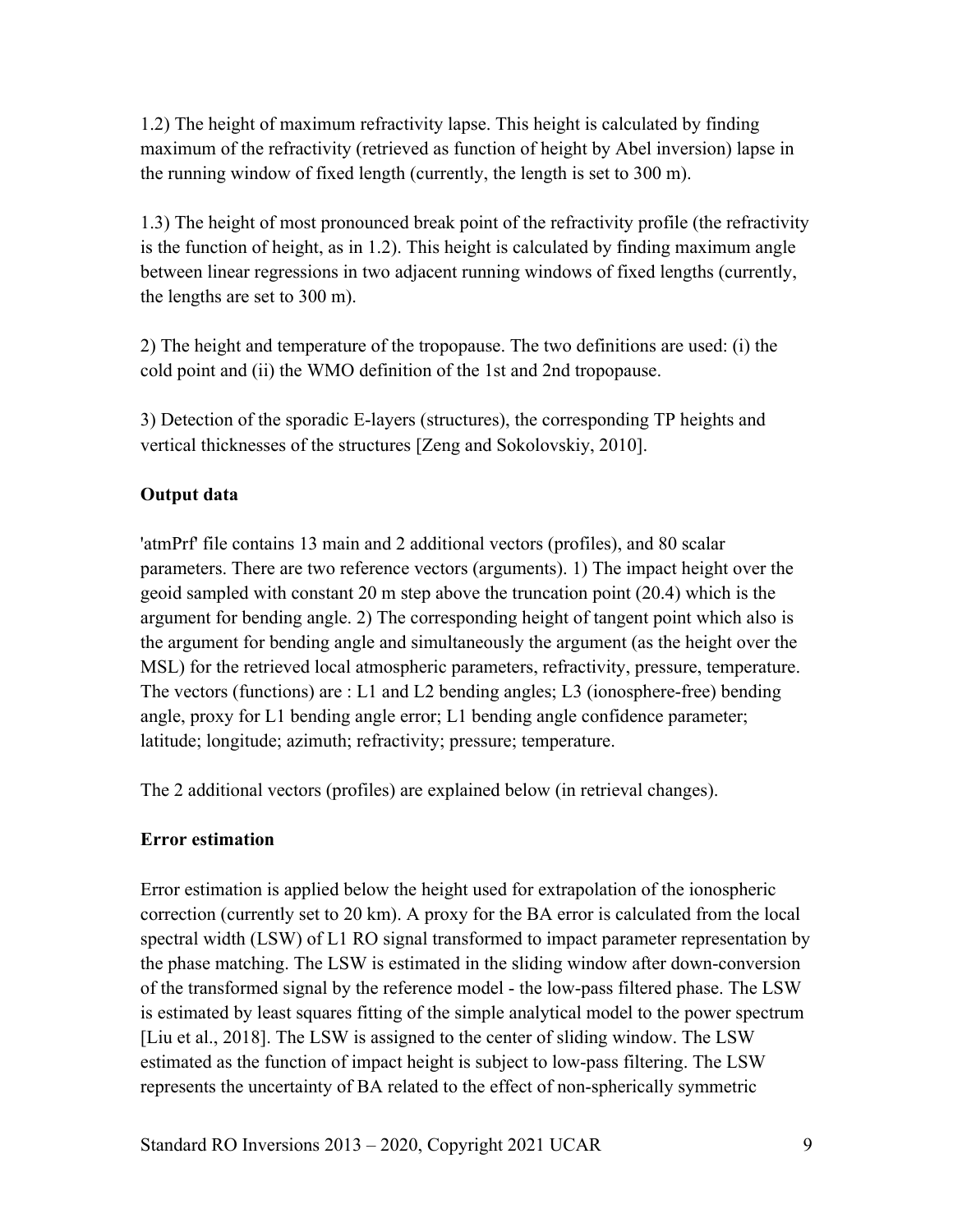irregularities in the lower troposphere. The LSW is not an absolute rms error, but a proxy, i.e., should be subject to empirical scaling to convert to absolute error.

## **Quality control**

#### **Preprocessing check**

Occultations are not inverted unless the top tangent point altitude is above 60 km and the bottom tangent point altitude is below 10 km.

### **Quality control tests in retrieved profiles**

Inverted occultations are tagged 'BAD' when any of the following applies (current settings of QC parameters are used):

1) Maximum relative difference between bending angle and climate model between 25 and 40 km exceeds 0.25.

2) Standard deviation of the relative difference between bending angle and climate model between 25 and 40 km exceeds 3E-5.

3) Maximum relative difference between refractivity and climate model between 10 and 60 km exceeds 0.5.

4) L1 SNR averaged between 60 and 80 km is less than 200 V/V

5) Maximum absolute difference of L1 and L2 excess phase finite differences between 20 and 40 km exceeds 0.1 m/sample

6) Standard deviation of the difference between bending angle and climate model between 60 and 80 km exceeds 1.5E-4 rad.

7) Mean difference between bending angle and climate model between 60 and 80 km exceeds 1E-4 rad.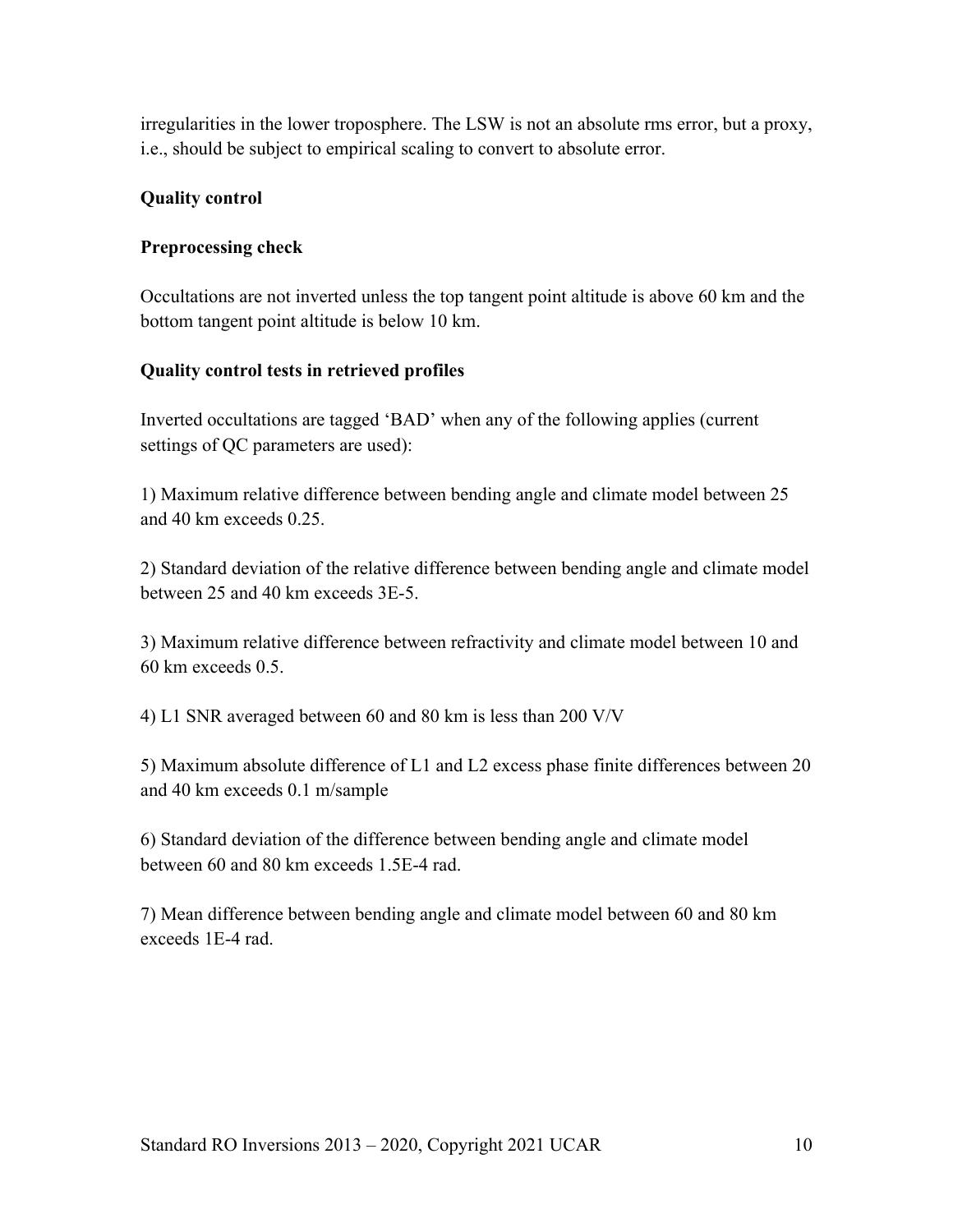## **Updates applied in 2020**

## **New input files**

'conPhs' files contain same information as atmPhs files, but additionally NDM is removed and phase is connected. This is done in the separate code which is based on steps 4-7 of the inversion code (2013-2020) with some modifications.

The inversion code can use conPhs and atmPhs + gpsBit files. The way of handling of the input file is determined automatically.

#### **Retrieval updates**

1) When conPhs file is detected on input, steps 5-7 in the inversion code are bypassed.

2) Phase matching is revised.

2.1) The hard-coded parameters which control the radio holographic filtering are replaced by input parameters.

2.2) BA error estimation based on LSW is revised and included in the phase matching code. Updated calculation of the LSW includes three different options (definitions). Selection of the option for output is controlled by input parameter.

(i) Least squares fitting of the model to local spectral power as function of the frequency [Hui et al., 2018].

(ii) Weighting of the local spectral power with the square of the frequency [Gorbunov et al., 2006].

(iii) Weighting of the local spectral power with the modulo of the frequency.

Option (i) does not depend on the reference model, but has precision limited by spectral resolution. Options (ii) and (iii) depend on the reference model, but precision is not limited. Option (ii) more heavily weights spectral components with large deviations from the model than option (iii). Based on testing, currently option (iii) is selected and provided on output (included in atmPrf files).

3) Pre-processor which includes: additional down-conversion based on the spectrogram of RO signal in time representation, low-pass filtering and truncation based on the LSW, is added as an option (currently not enabled).

4) Down-sampling is added as an option (currently not enabled).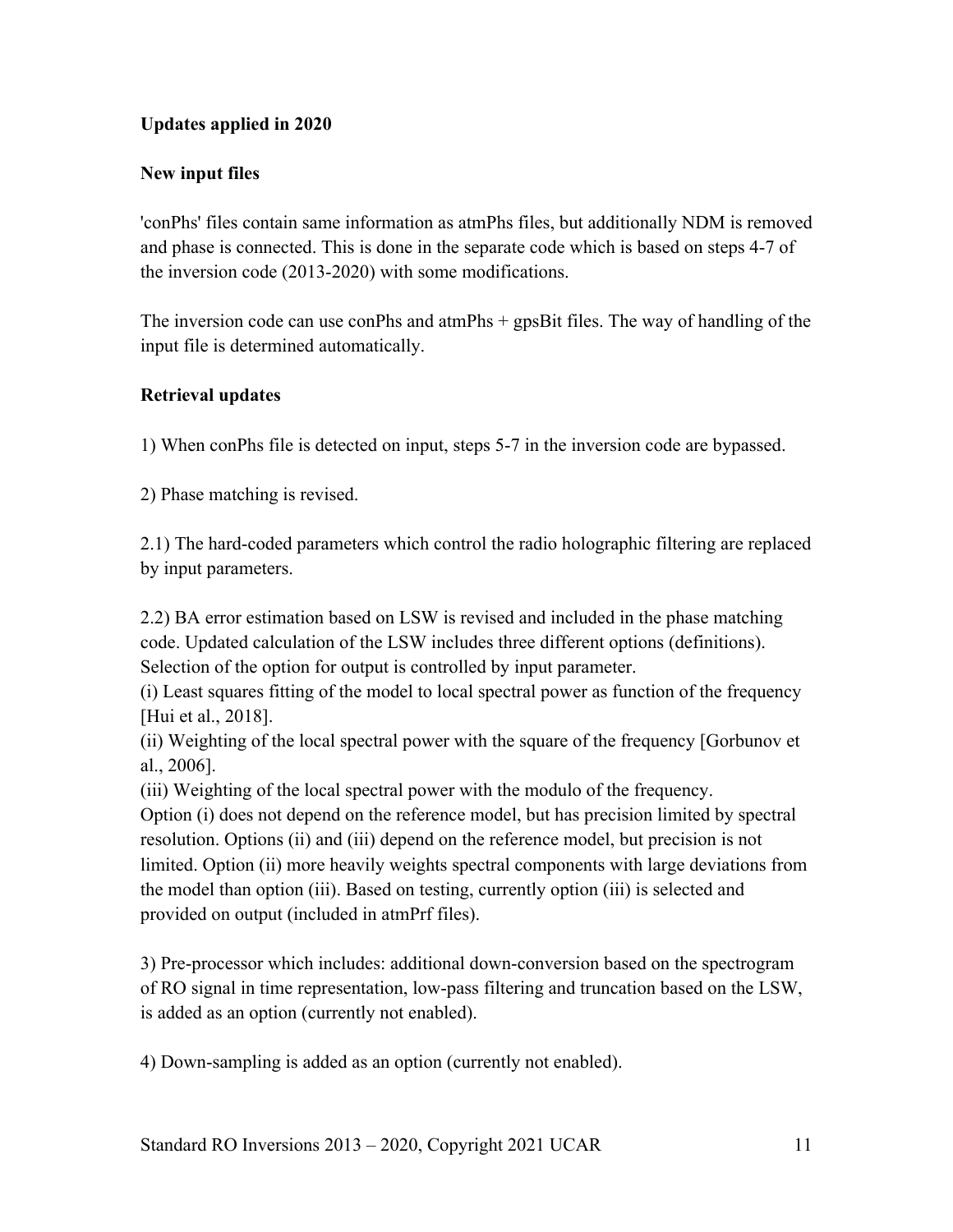5) Truncation of retrieved bending angles based on the least squares fitting of stepfunction to transformed amplitude will be applied for all processing modes: real-time, post-processing and re-processing. Additionally, an optional conservative truncation height (based on the stationary point in the phase matching) is included as output parameter.

6) Parallel processing of L1 without L2 (using climatology above 20 km) for all occultations is included. The "L1 only" bending angle and tangent point height vectors and the scalar parameters (BA lapse, N break point) are calculated separately for each occultation and included in the atmPrf files.

7) A flexible option to use static or dynamic transition height for extrapolation of the ionospheric correction when L2 is "bad" is included. Options: (i) static always; (ii) dynamic always; (iii) dynamic when L2 is bad below the static height; (iv) dynamic when L2 is bad above static height.

8) For calculation of lat, lon profiles based on orbits and climatology, the following option is added: linear extrapolation below the point of maximum gradient. This may reduce the effect of negative bias of refractivity gradient in CIRA+Q climatology in the bottom 1 km on determination of lat, lon (needs further testing, currently not enabled).

9) Effect of topography on retrieved profiles is calculated. The following parameters are provided on output. (i) Flag (Yes/No) whether terrain affects the ray with the lowest retrieved height of tangent point obtained after standard truncation and Abel inversion. If Yes, then: (ii) the lowest height of tangent point of the ray not affected by terrain; (iii) the highest terrain point along the ray paths and its height, lat, lon.

10) Detection of the tropopause is modified by changing the bottom height used to start tropopause search and by applying additional constraint on temperature. The former is needed to capture very low tropopause in high latitudes; the latter is needed to eliminate the effect of strong dry temperature variations not related to the tropopause.

11) Tops of all output vectors (profiles) are increased from 60 km to 80 km (needed for only the ionosphere-free BA, other vectors are filled by -999 between 60 and 80 km).

12) The list of output scalar parameters which characterize the retrieved profiles and can be used for QC is increased. All output scalar parameters are explained in the atmPrf files.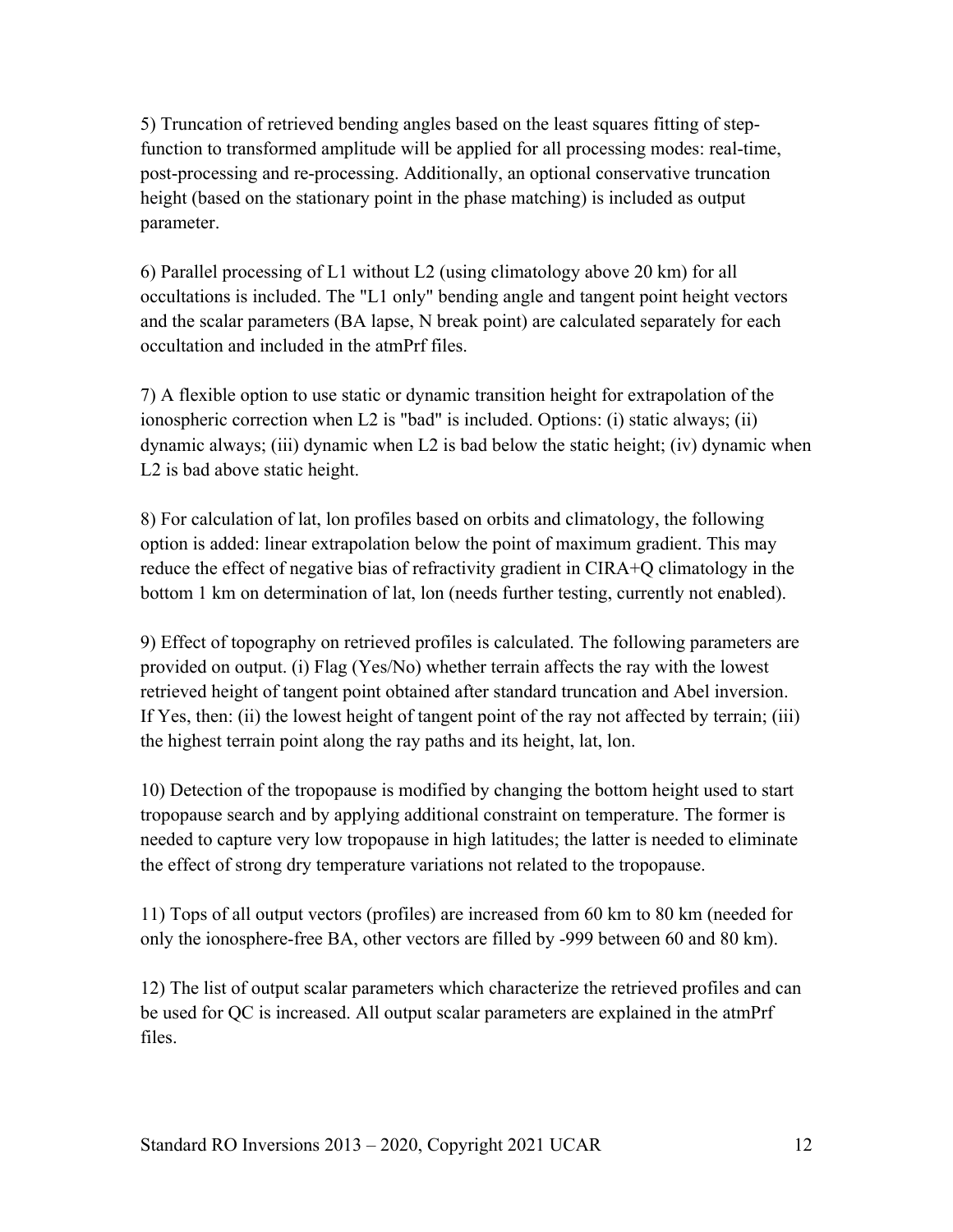### **Comments**

1) Processing of L1 without L2 (update 6) is aimed at obtaining useful information about ABL depth from significant number of COSMIC-1 rising occultations where L2 was either not acquired or acquired with low SNR and large tracking errors.

2) Dynamic transition height (update 7) currently is applied for COSMIC-2 L2P rising occultations only (all other occultations are processed with fixed transition height 20 km). This is because current L2P acquisition has a problem. Once the problem is resolved, this option will be disabled.

3) This document outlines basic standard processing. There may be some differences for different missions (for example, see comment 2 above) and processing modes (real-time, post-processing, re-processing). Available CDAAC datasets and other documentation may be viewed at https://cosmic.ucar.edu/what-we-do/data-processing-center/data/.

## **References**

Jensen, A. S., M. S. Lohmann, A. S. Nielsen, H.-H. Benzon (2004): Geometrical optics phase matching of radio occultation signals. Radio Sci., 2003RS002289.

Gorbunov, M. E., K. B. Lauritsen, A. Rhodin, M. Tomassini, L. Kornblueh (2006): Radio holographic filtering, error estimation, and quality control of radio occultation data. J. Geophys. Res., 2005JD006427.

Kirchengast, G., J. Hafner, W. Poetzi (1999): The CIRA86aQ\_UoG model: An extension of the CIRA-86 monthly tables including humidity tables and a Fortran95 global moist air climatology model. IMG/UoG Tech. Rep. 8, Eur. Space. Agency, Paris, France.

Kursinski, E. R., G. A. Hajj, J. T. Schofield, R. P. Linfield, K.R. Hardy (1997): Observing Earth's atmosphere with radio occultation measurements using the Global Positioning System. J. Geophys. Res., Vol. 102, No. D19, 23,429-23,465.

Liu, H., Y.-H. Kuo, S. Sokolovskiy, X. Zou, Z. Zeng, L.-F. Hsiao, B. Ruston (2018): A quality control procedure based on bending angle measurement uncertainty for radio occultation data assimilation in the tropical lower troposphere. J. Atmos. Ocean. Tech., 35(10), 2117-2131, JTECH-D-17-0224.1.

Press, W. H., S. A. Teulkosky, W. A. Wetterling, B. P. Flannery (1992): Numerical Recipes in Fortran 77, Second Edition. Cambridge, University Press, 993 pp.